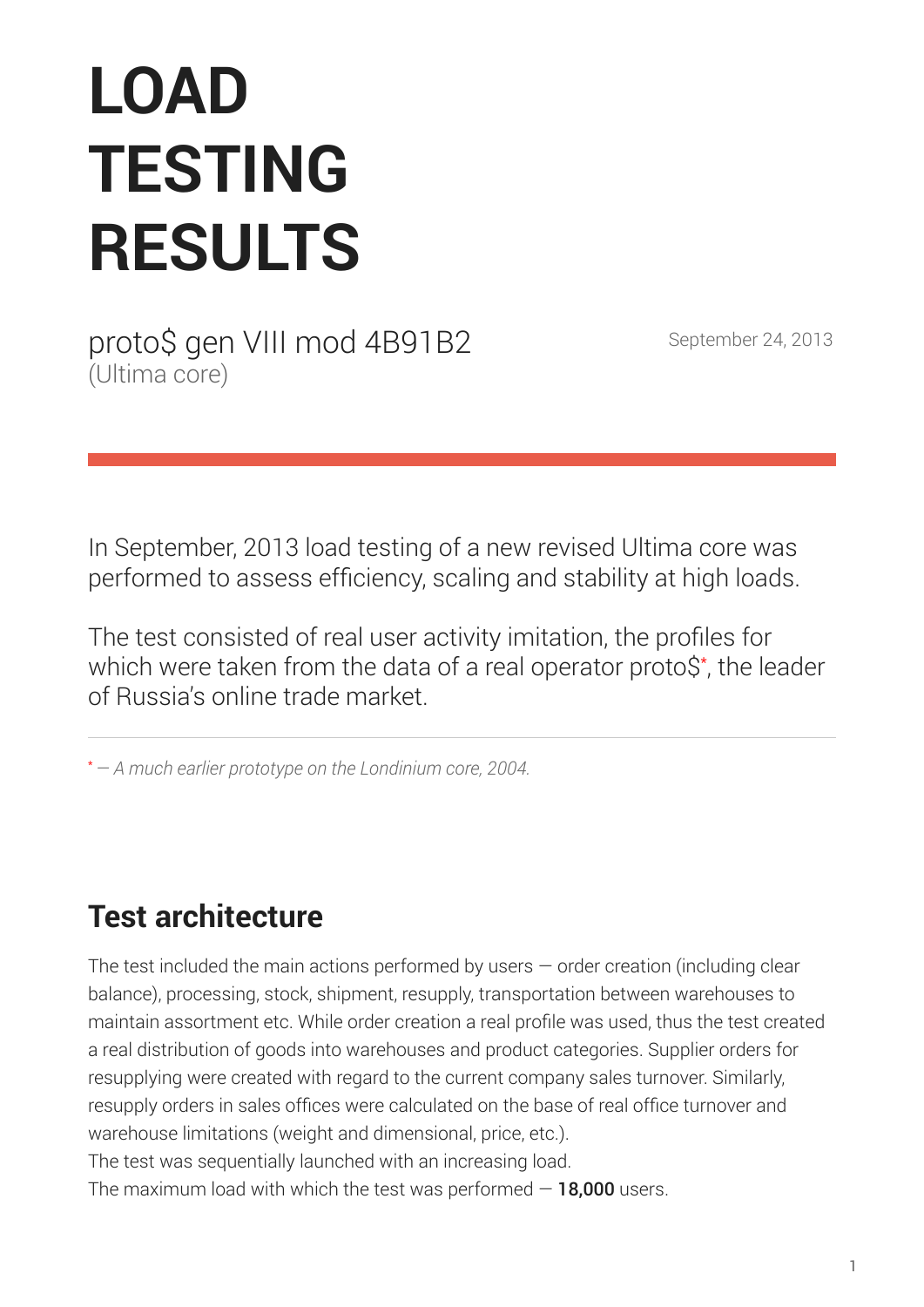# **Hardware parameters**

The test was performed on 6 m-server and Oracle Exadata Database Machine X2-2 with RAC deployed from two 24-core virtual servers.

8 drives in RAID 10 and 2 SSD drives in RAID 0 were used as storage drives. The average application server overhead was 85% and the database server was 70%.

Hereinafter, only the data obtained from the test with 18,000 users will be described.

Test was performed on a server to exclude network influence and client application rendering losses.

# **Subjective impressions of human operators who participated in the test**

In order to review real user experience, several operators performed test scenarios manually from the main client application to assess real delays.

With that the operators noted that saving client order required less than 1-2 seconds, creating reports took less than 2 seconds, displaying product list with current balance, reserve, prices and other analytic data – less than 1 second.

The test went on for 2 hours, but only the results of the last hour were considered for better data precision.

The test showed the ability to withstand high loads, great scaling from 1,500 to 18,000 simultaneously working users, high efficiency and usability in business-critical elements. This document describes obtained test results in detail.

# **Calculated results**

The load test was preform to demonstrate application's ability to adapt to high loads without complications for casual users, to determine hardware efficiency and to provide clients with system possibilities for processing data and requests from real users, websites or other sources.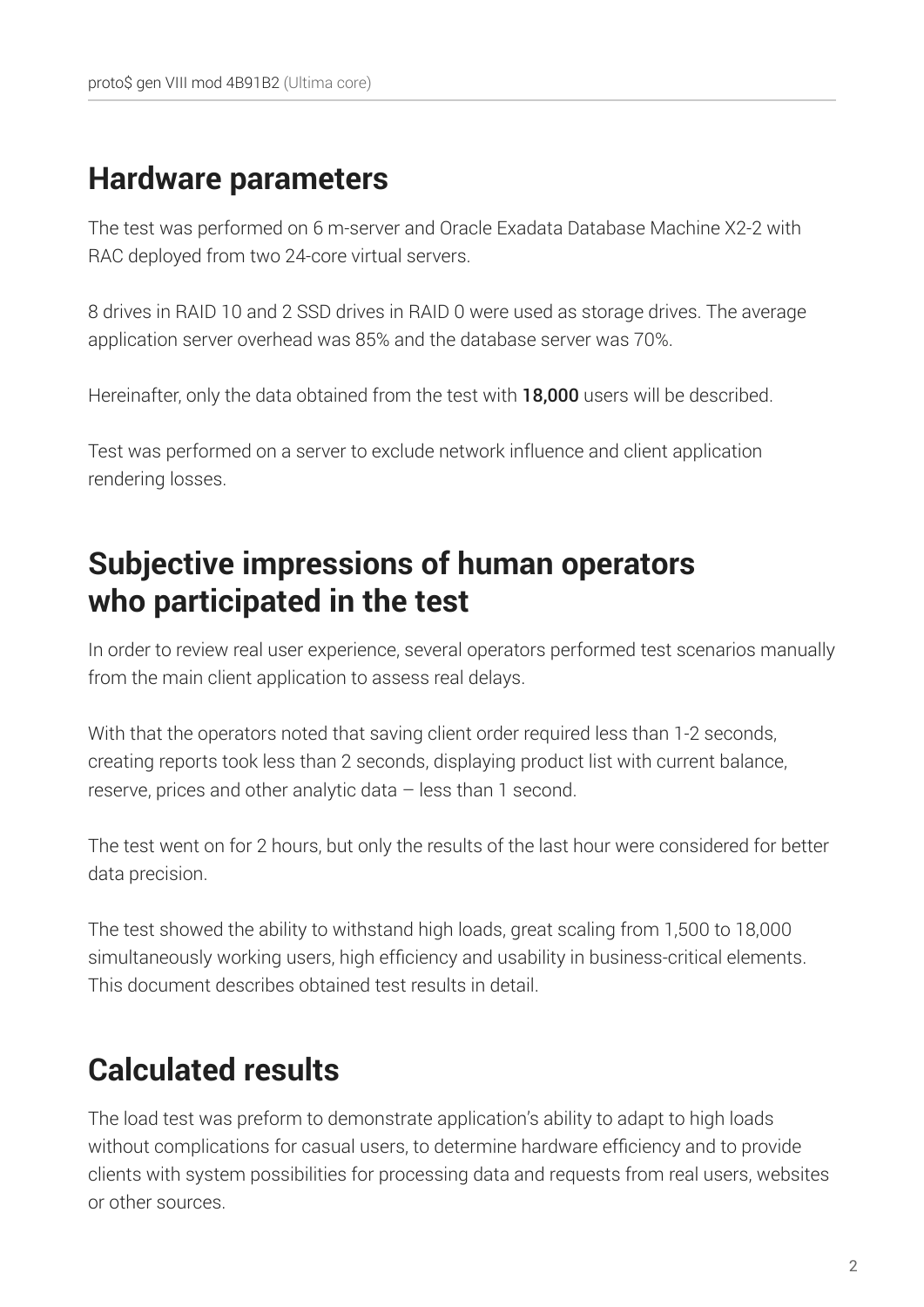The following table demonstrates user role distribution (Table 1).

| <b>Role</b>                                 | <b>Amount of simultaneous users</b> |
|---------------------------------------------|-------------------------------------|
| Purchase manager                            | 90                                  |
| Stock keeper, supply receiver               | 117                                 |
| Warehouse resupply request creation         | 522                                 |
| Stock keeper, interdepot transfer admission | 1,521                               |
| Sales manager                               | 4,626                               |
| Cashier                                     | 4,284                               |
| Stock keeper, warehouse orders              | 5,436                               |
| Stock keeper, interdepot transfer reception | 1,494                               |
| Total:                                      | 18,090                              |

The following table demonstrates the average completion time of scenario operations for roles (Table 2).

| <b>Role</b>                                 | Time, s |
|---------------------------------------------|---------|
| Purchase manager                            | 1.28    |
| Stock keeper, supply receiver               | 0.3     |
| Warehouse resupply request creation         | 0.45    |
| Stock keeper, interdepot transfer admission | 0.55    |
| Sales manager                               | 0.9     |
| Cashier                                     | 0.51    |
| Stock keeper, warehouse orders              | 0.27    |
| Stock keeper, interdepot transfer reception | 0.4     |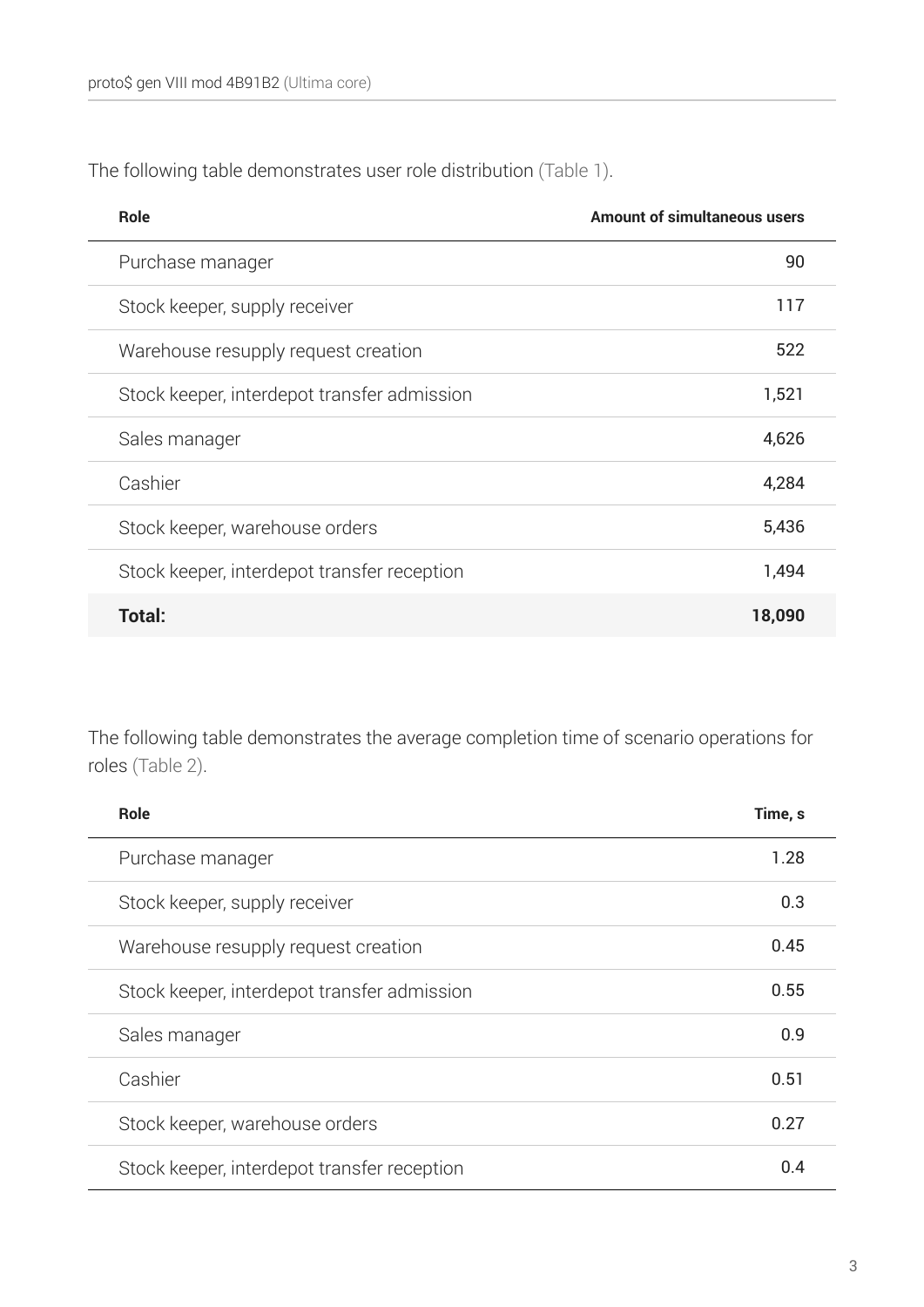# **Role scenarios**

In order to complete the test, a role was chosen for each virtual user, a scenario which he performed in an endless cycle. User role distribution is shown in Table 1. After the scenario completion the user waited for a specific time, which was taken from real user profiles. The following scenarios were performed.

### *Purchase manager*

Imitates the role of a purchase department manager. Sequentially performs the following operations:

- Make a report with a product list, which are to be bought and will be sufficient for 2 days of sales in all offices, keeping in mind products that were already ordered, reserved etc.
- Choose a supplier with least debts.
- Create an order for 20% of entries from the list ( 150 entries on average).
- **Wait for 4 minutes.**

### *Stock keeper, supply receiver*

Imitates work of a stock keeper, responsible for receipt goods from suppliers.

- Open a random supply order and change the status to "receiving".
- Generate product barcodes and add them to the document.
- Save the order
- Move it through mchain to accepted, and all equants will be automatically generated, based on stock, balance and other mfaces.
- **Wait for 5 minutes**

### *Resupply request creation*

Operations:

- Create a report with a list of products that are available in clear balance in the distribution warehouse, that need to be transferred to be sufficient for 2 sales days.
- Choose 20% of entries relevant to the profile (100 entries on average).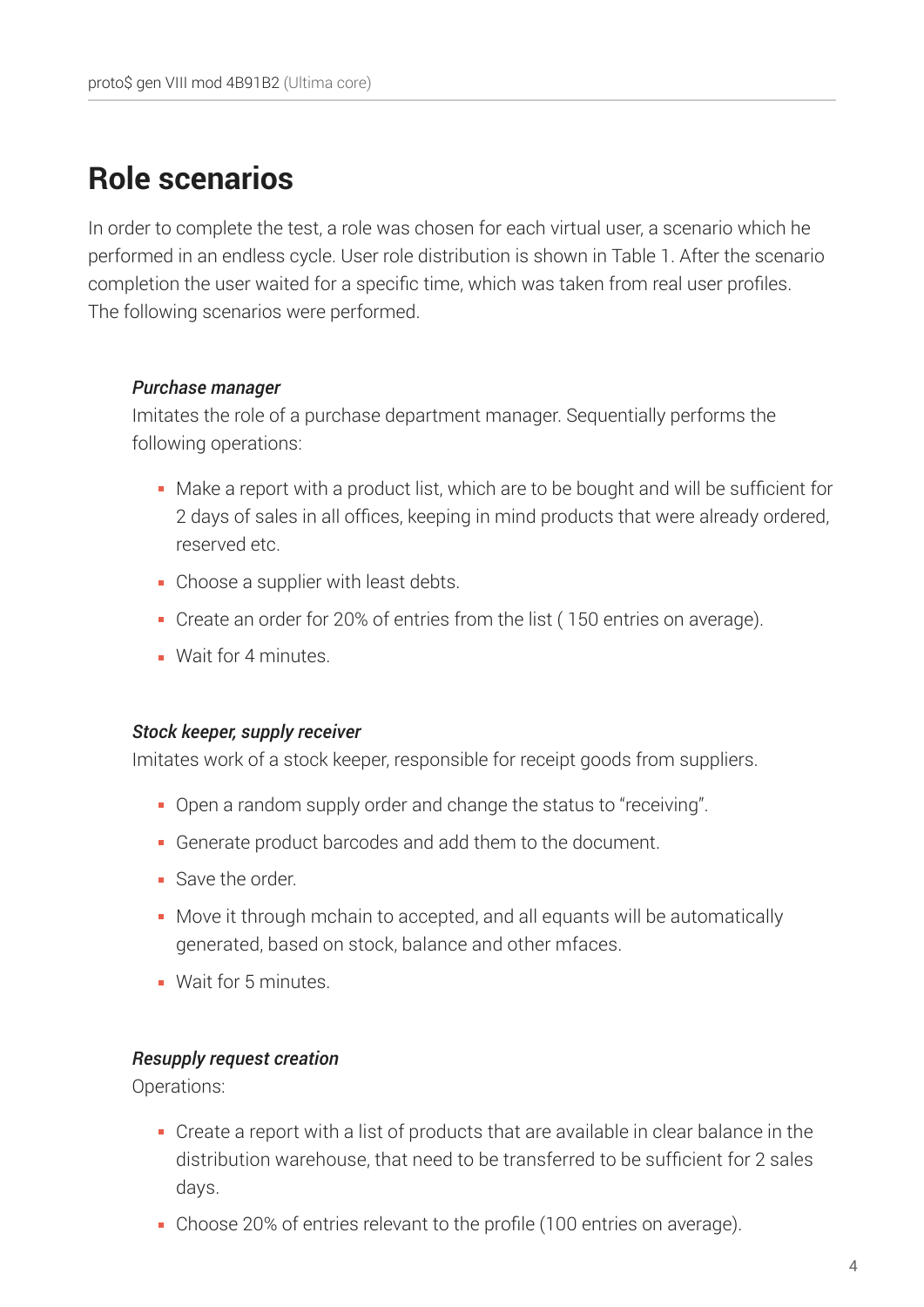- Create a product interdepot transfer, which will reserve the product in the distribution warehouse.
- **Wait for 2 minutes**

### *Stock keeper, interdepot transfer admission*

Operations:

- Choose a random transfer request.
- Choose transfer bar codes for each product.
- Save the request.
- Change request status to "ready".
- Change request status to "shipped". That way the products and barcodes will be marked off the warehouse and loaded on the corresponding transport.
- **Wait for 9 minutes.**

### *Sales manager*

Operations:

- Choose available products in one of the sales offices.
- Choose 5-8 random products with specified office and category sale distribution.
- Create an order; specified product will be reserved, client debts and other conditions are checked. If there is a shortage in clear balance, the unavailable product is marked with a special way.
- **Wait for 6 minutes**

### *Cashier*

Operations:

- Choose a random order.
- Create a receipt order in the register and change client request status to "paid". Then all equants are created, clients balance is changed, the balance of the "register" account is changed and all the necessary checks are made.
- **Wait for 6 minutes.**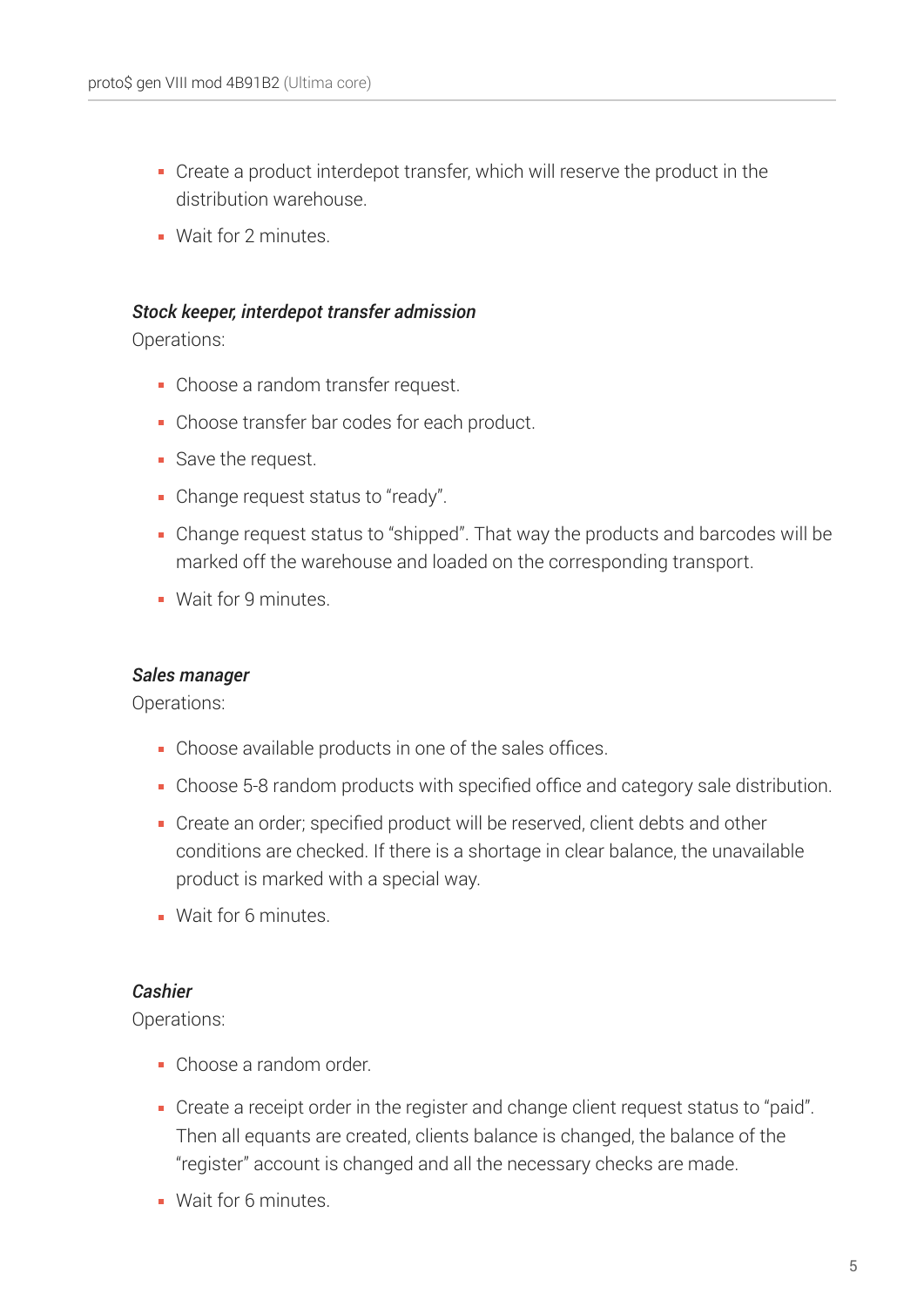### *Stock keeper, warehouse orders*

Operations:

- Choose a random client order with the "paid" status.
- Choose barcodes in the warehouse and add them to the order.
- Change order status to "ready".
- **Wait for 8 minutes.**

### *Stock keeper, interdepot transfer dispatch and reception*

Operations:

- Choose a random dispatched interdepot transfer.
- Create a interdepot transfer receipt and add barcodes from the original mpack.
- Save the created mpack and move to mstep "received".
- **Wait for 8 minutes.**

The following table shows the amount of corresponding mpacks, entries and lead that were created by each role:

| <b>Role</b>                                 | mpacks created<br>or changed | <b>Entries changed,</b><br>deleted or created | equants    |
|---------------------------------------------|------------------------------|-----------------------------------------------|------------|
| Purchase manager                            | 1,351                        | 199,948                                       | 199,948    |
| Stock keeper, supply receiver               | 1,384                        | 204,832                                       | 614,496    |
| Warehouse resupply request creation         | 11,448                       | 1,110,456                                     | 1,110,456  |
| Stock keeper, interdepot transfer admission | 11,878                       | 1,164,044                                     | 3,492,132  |
| Sales manager                               | 38,853                       | 252,544                                       | 252,544    |
| Cashier                                     | 38,056                       | 38,056                                        | 76,112     |
| Stock keeper, warehouse orders              | 39,131                       | 273,917                                       | 273,917    |
| Stock keeper, interdepot transfer reception | 11,372                       | 1,091,712                                     | 2,183,424  |
| Total:                                      | 153,473                      | 4,335,509                                     | 8,203,0297 |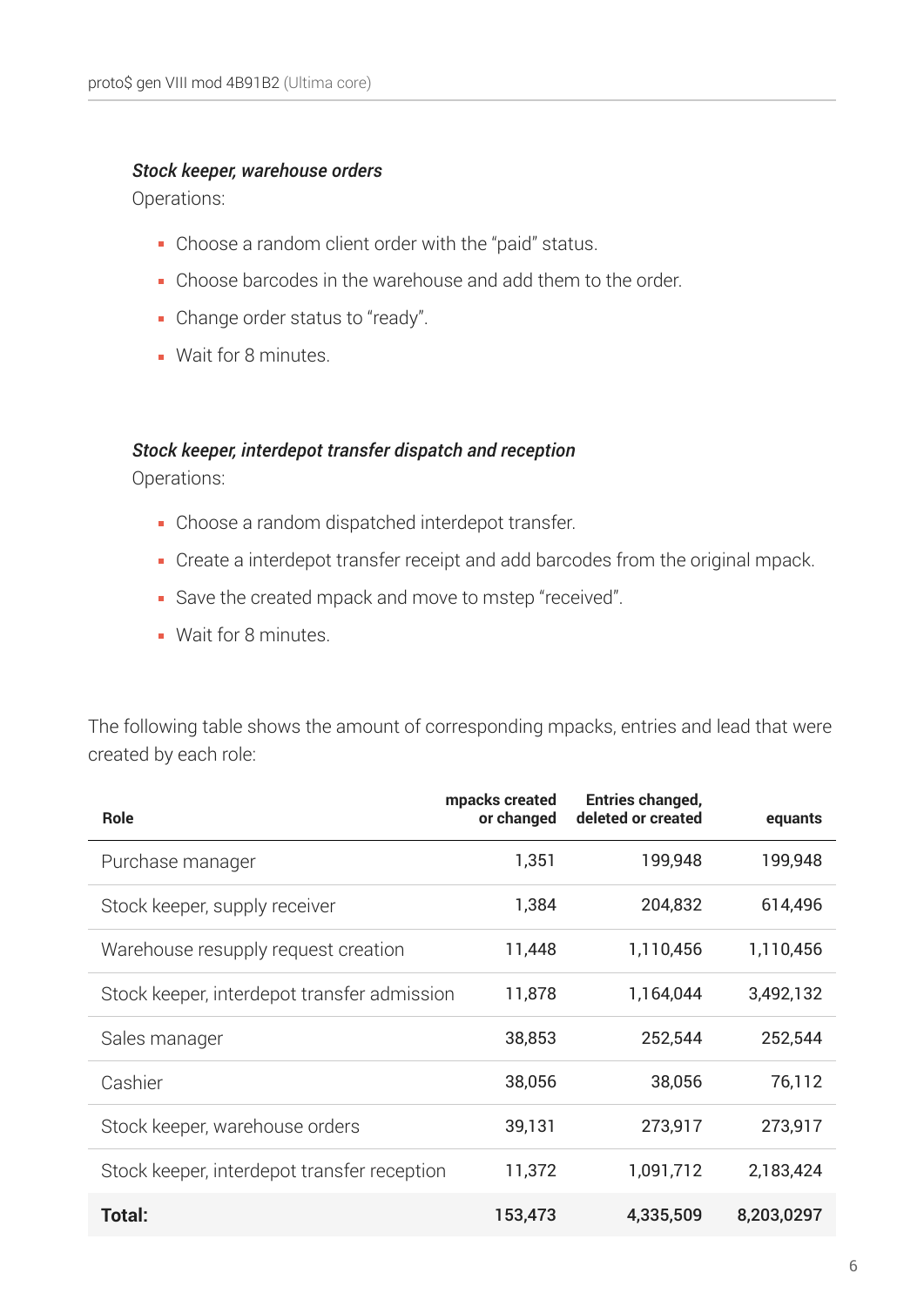# **Methodology**

To exclude network delay impact all roles were performed on a m-server, and the client application wasn't involved to eliminate rendering impact on the execution. An even proportional number of streams were launched on each server. For the test with 18 thousand users it amounted to 3,000, accordingly. A role was assigned to each stream and a random initial delay to terminate simultaneous access to the system by all users.

Test went on for 2 hours, but only the results of the second hour are used, to exclude the launch phase of the corresponding virtual users on the totals. Each stream performed a scheduled scenario and went to sleep in accordance with a real user profile, thus emulating real user activity.

While awake the stream remembered the scenario performance start time and calculated the total time of completion on completion. The data was transferred to a special service for accumulation and calculation. Since the time necessary to transfer data to the accumulating service was insignificant (less than 0.1 s), this time wasn't included as delay of the following active phase.

# **Hardware**

m-server deployed on 6 virtual servers.

Specification

- 2 Core CPU 2.2Hz, 2Gb RAM, 100Gb disk drive
- **64-bit Windows Server 2012 NFT FrameWork 4.5**
- Oracle 12c Managed ODP.NET

Database server

- Oracle Exadata Database Machine X2-2 48 Core CPU, 32Gb RAM, 8 HDD RAID 10 + 2 SSD RAID0
- 2-node RAC Oracle 11gR2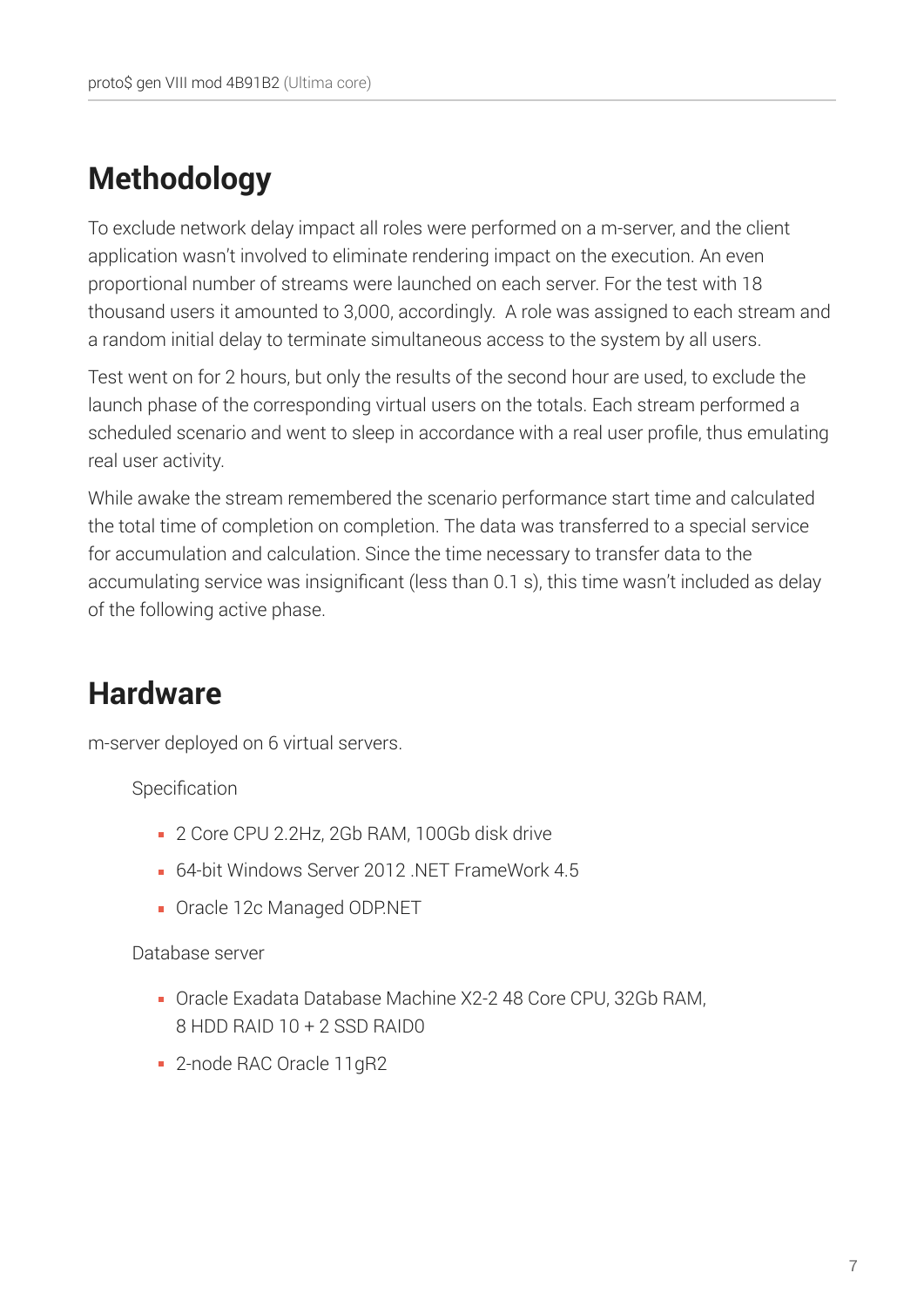# **Test data scope**

A database loaded with generated data in advance and a final volume of 900 GB was used for the final test. The database contained a virtual model of the company with the following parameters:

- 400,000 products in the item master data;
- **100 sales offices, with a warehouse for each office:**
- 2 distribution centers:
- 1,000,000 (one million) customers, suppliers and other counteragents;
- there are 40,000 items in the warehouse simultaneously.

At the beginning of the test the database included:

- around a million of client orders (both shipped and unshipped);
- around 10,000 supplier orders (both received and not received);
- around 900,000 cash orders;
- **around 40 million entries in stock balance;**
- **around 20 million entry sales;**
- **around 900,000 entries in register balance;**
- around 10 million entries of client and supplier balances;
- total data volume of 900 GB.

# **Independent monitor**

[The largest developers of Oracle-based systems in East Europe](http://fors.com/en/about/fors/)

[Press release about the test results](http://www.partner.fors.ru/news/1817/)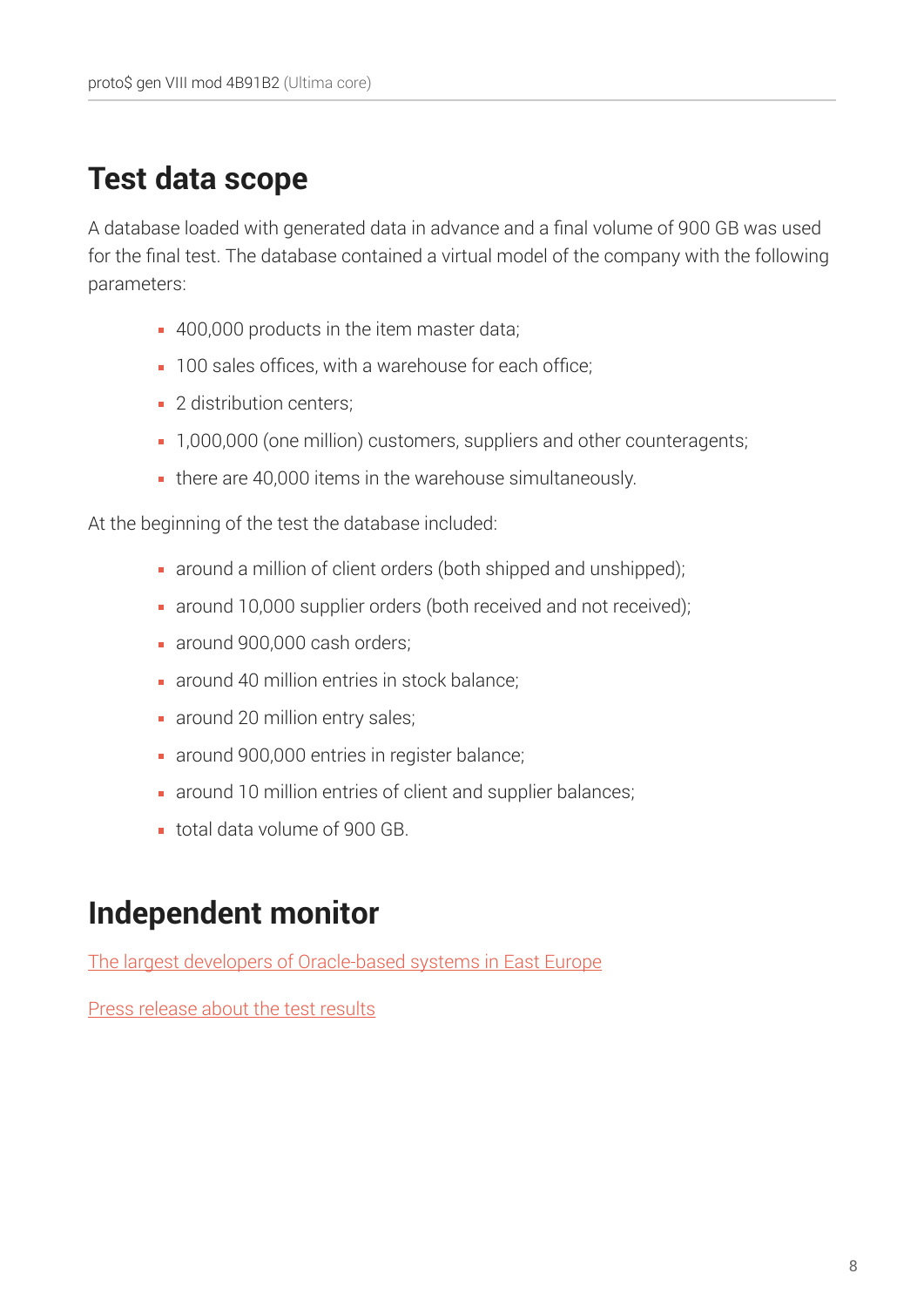# **Comparison**

|                                          | <b>Ultimate Solid</b><br>with the e-Trade BLS-configuration       | Microsoft Dynamics <sup>®</sup><br>AX 2012                                      |
|------------------------------------------|-------------------------------------------------------------------|---------------------------------------------------------------------------------|
| Concurrent users amount                  | 18,000                                                            | 5,000                                                                           |
| Time spent to create<br>a purchase order | 150 positions<br>in 1.28 sec                                      | 5 positions<br>in 12.29 sec                                                     |
| Time spent to create<br>a sales order    | 5-8 positions<br>in $0.9$ sec                                     | 5 positions<br>in 9.15 sec                                                      |
| Application-server                       | 6 servers<br>2 Core CPU 2.2 GHz,<br>2 Gb RAM                      | 10 servers,<br>12 cores each,<br><b>16 Gb RAM</b>                               |
| Database-server                          | Oracle Exadata Database<br>Machine X2-2 48 Core CPU,<br>32 Gb RAM | 4-processor<br>12 core (48 cores),<br>2.2 GHz AMD Opteron,<br><b>256 Gb RAM</b> |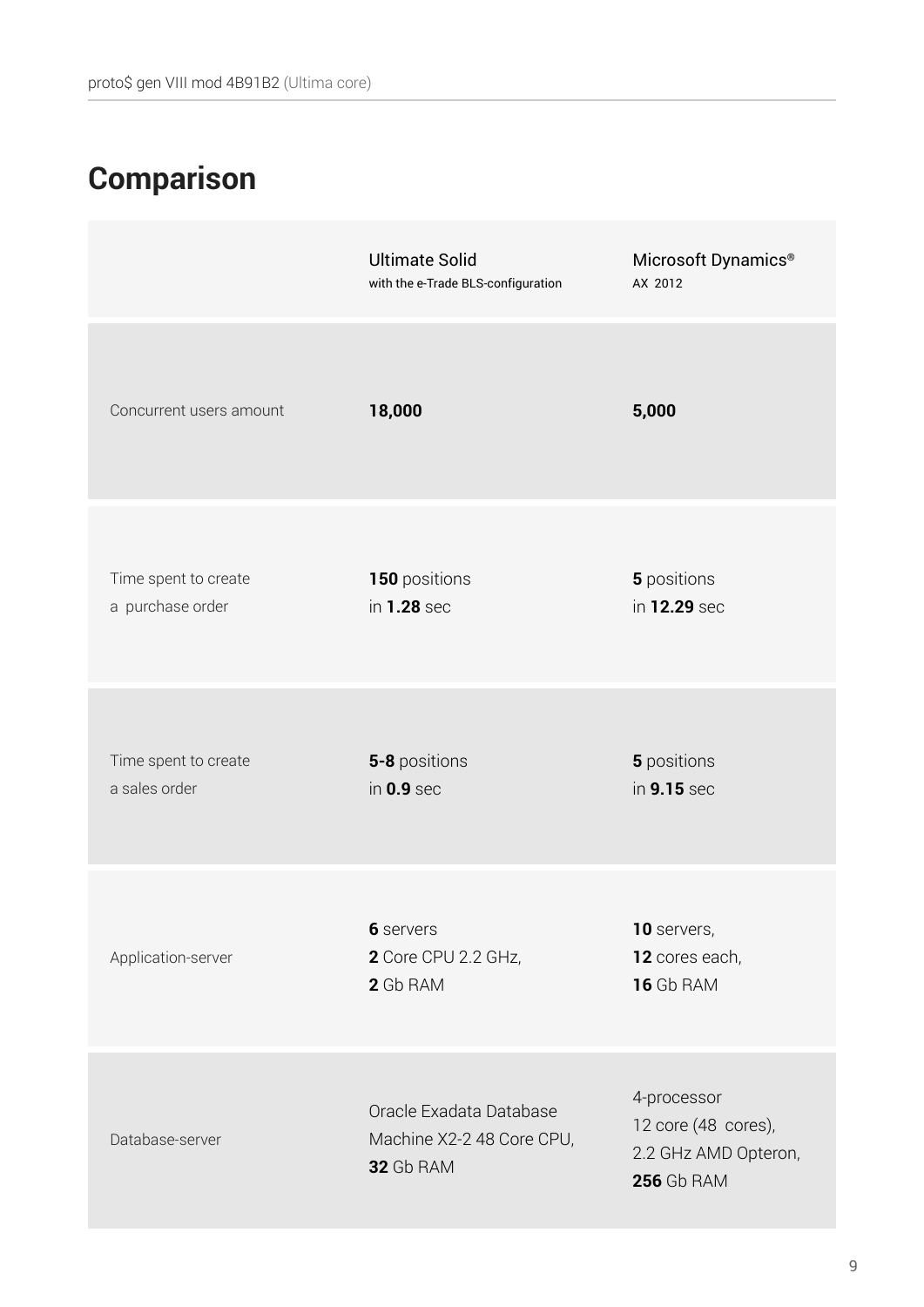

### Microsoft Dynamic<sup>®</sup> AX 2012 "Day in the life" benchmark summary

In August 2011, Microsoft conducted a "day in the life" benchmark of Microsoft Dynamics® AX 2012 to measure the application's performance and scalability characteristics.

The benchmark runs a variety of functional scenarios that use different client and integration technologies, thereby providing a view of ERP workload performance on Microsoft Dynamics AX 2012. This benchmark includes rich client simulations of core accounts receivable scenarios, from order entry through invoicing, quotation management, item arrivals, transfer orders, and payment processing. Enterprise Portal for Microsoft Dynamics AX is used to create timesheets and purchase requisitions. Purchase requisitions are converted into purchase orders through a workflow, and then posted to the general ledger. Services and Application Integration Framework (AIF) are used to generate sales orders. Batch processing with a Microsoft Dynamics AX 2012 asynchronous batch server is used to post general journals and invoice the sales orders that are received through services and AIF.

These scenarios generate load on an instance of Application Object Server (AOS). In this benchmark, some of the AOS instances are configured as multiple logical AOS instances in a cluster.

With this concurrent workload, a 48-core 256-gigabyte (GB) database server sustained 77-percent CPU utilization, while demonstrating the ability of Microsoft Dynamics AX 2012 to scale up and scale out on the AOS tier. User experience measures were below 2 to 3 seconds for intensive posting operations, and line save operations averaged sub -second response times. The benchmark simulated 5,135 concurrent users who were divided among three roles. The benchmark demonstrated a sustained rate of more than 1 million lines per hour for these concurrent scenarios.

The benchmark results demonstrate the ability of Microsoft Dynamics AX 2012 to handle various specialized loads concurrently, without compromising performance and scalability for critical business processes.

This document presents a summary of the benchmark results. For detailed results, see Microsoft Dynamics AX day in the life [benchmark](http://go.microsoft.com/fwlink/?LinkID=230564) results,

(http://go.microsoft.com/fwlink/?LinkID=230564).

#### RESULTS SUMMARY

The mixed workload scenario focuses on demonstrating the ability of Microsoft Dynamics AX 2012 to run mixed workloads without encountering scalability or response timeout issues. The mixed workload includes simulated rich clients performing online transactions, Enterprise Portal performing self-service transactions, services processing messages, and batch processing of postings.

The goal of the mixed workload scenario is to provide customers with a sizing data point for AOS and database servers, with representative functionality.

#### Throughput measurements

| Transaction                                         | Lines/hour | User<br>concurrency |
|-----------------------------------------------------|------------|---------------------|
| Invoiced - Sales order<br>lines created through AIF | 381,885    | N/A                 |
| Posted - General ledger<br>journal lines            | 250,000    | N/A                 |
| Approved timesheet lines                            | 56,418     | 1,095               |
| Sales order lines                                   | 224,080    | 2,820               |
| Sales quotation lines                               | 29,770     | 210                 |
| Purchase requisition lines                          | 11,265     | 95                  |
| Purchase order lines                                | 9,640      | 95                  |
| Transfer order lines                                | 47,765     | 410                 |
| Item arrival lines                                  | 42,420     | 410                 |
| Total                                               | 1,053,243  |                     |

#### Response time measurements

| <b>Transaction unit</b>               | Time<br>(seconds) |
|---------------------------------------|-------------------|
| Sales order header creation           | 0.40              |
| Sales order line creation             | 0.45              |
| Sales order picking list creation     | 1.32              |
| Sales order packing slip creation     | 1.42              |
| Sales order invoicing                 | 1.84              |
| Sales order line creation through AIF | 1.92              |
| Purchase requisition header creation  | 0.20              |
| Purchase requisition line creation    | 0.59              |
| Purchase requisition submission       | 0.88              |
| Purchase order confirmation           | 1.26              |
| Purchase order receipt list creation  | 0.57              |
| Purchase order packing slip creation  | 2.60              |
| Purchase order invoicing              | 3.83              |
| Item arrival header creation          | 0.11              |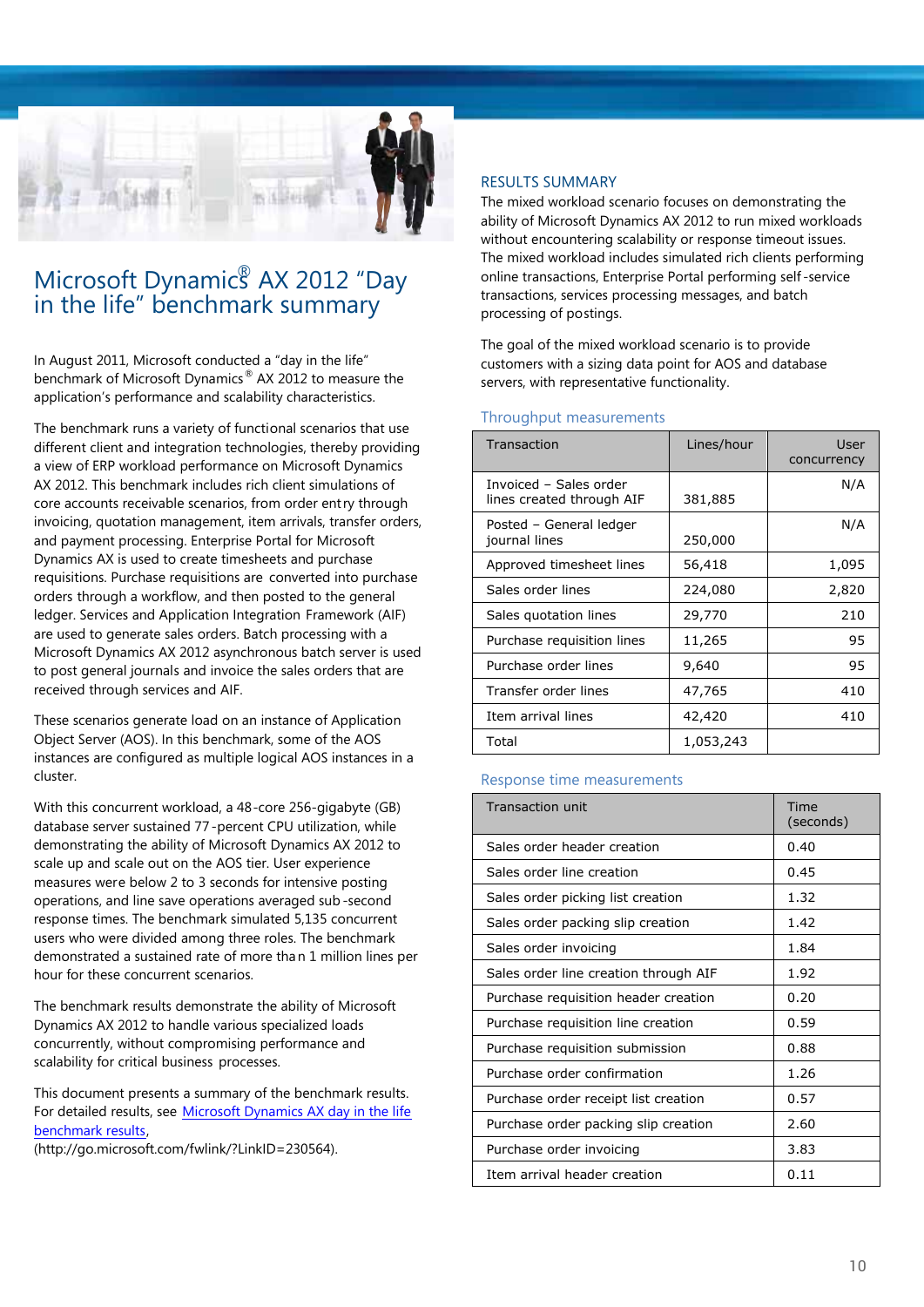| <b>Transaction unit</b>               | Time<br>(seconds) |
|---------------------------------------|-------------------|
| Item arrival line creation            | 0.20              |
| Item arrival posting                  | 2.29              |
| Item arrival end                      | 1.85              |
| Transfer order header creation        | 0.13              |
| Transfer order line creation          | 0.24              |
| Ship transfer order                   | 1.70              |
| Receive transfer order                | 0.20              |
| Sales quotation header creation       | 0.66              |
| Sales quotation line creation         | 0.59              |
| Sales quotation confirmation          | 0.12              |
| Sales quotation send                  | 1.93              |
| <b>Enterprise Portal transactions</b> |                   |
| Employee service page                 | 0.44              |
| Click new timesheet                   | 0.51              |
| Click new line                        | 0.34              |
| Line creation                         | 0.41              |
| Submission                            | 1.00              |
| Sign out                              | 0.07              |

#### Utilization summary

| Utilization measure                                                                | Result |
|------------------------------------------------------------------------------------|--------|
| Number of concurrent users                                                         | 5,135  |
| Number of AOS instances supporting rich<br>clients                                 | 5      |
| Utilization of rich client AOS instances                                           | 46.5%  |
| Number of batch servers                                                            | 3      |
| Utilization of batch server for sales order<br>invoicing (2 servers)               | 18.8%  |
| Utilization of batch server for general ledger<br>posting and workflows (1 server) | 19.4%  |
| Utilization of AOS instance dedicated to AIF<br>and services                       | 25.5%  |
| Number of servers running Enterprise Portal                                        | 1      |
| Utilization of Enterprise Portal server                                            | 58.5%  |
| Utilization of AOS instance dedicated to<br><b>Enterprise Portal</b>               | 13.19% |
| Utilization of database server                                                     | 77.0%  |

#### BENCHMARK TRANSACTION PROFILE

This benchmark consists of the following transactions.

Sales order processing

- Save the sales order header.  $\blacksquare$
- **Enter 5 line items.**
- Simple trade agreements.  $\blacksquare$
- 20% of the lines include discount calculation.  $\blacksquare$
- Simple chart of accounts.  $\blacksquare$
- $\overline{\phantom{a}}$ 1 miscellaneous charge.
- No manufacturing or cost accounting.  $\blacksquare$
- No administrative user usage.  $\blacksquare$
- Invoice the sales order.
- Detailed tax and chart of accounts update [Ledger].
- **Commission calculation.**
- **Credit limit checking at invoicing.**

Sales order lines created through services/AIF

- $\overline{\phantom{a}}$ Save the sales order header.
- Enter 15 line items.  $\overline{a}$
- No tax needed.
- Simple chart of accounts. The intent is a financial and  $\blacksquare$ inventory update. No markup transactions.
- No manufacturing.  $\overline{\phantom{a}}$
- ٠ No cost accounting.
- No standard cost. п

Purchase requisitions

- п Save the purchase requisition header.
- $\blacksquare$ Enter 5 line items.
- Firm purchase requisitions to purchase orders by using  $\mathbf{u}$ auto-approve on the purchase orders.
- Half of the purchase requisitions are split into 2 purchase orders, based on the preferred vendors. Therefore, the number of lines on the purchase orders is between 3 and 5.

#### Purchase orders

- Purchase orders are created by firming purchase m requisitions.
- Confirm the purchase order. m
- Receive and pack.  $\overline{\phantom{a}}$
- Invoice the purchase order.

#### Item arrivals

- Create an arrival journal, and select the purchase order. и
- Create a quarantine order. ×,
- Use quarantine management to end quarantine and move the inventory to the regular warehouse.

#### Transfer orders

- Create and save the header. ×
- Enter 5 lines.
- Warehouse-to-warehouse transfer.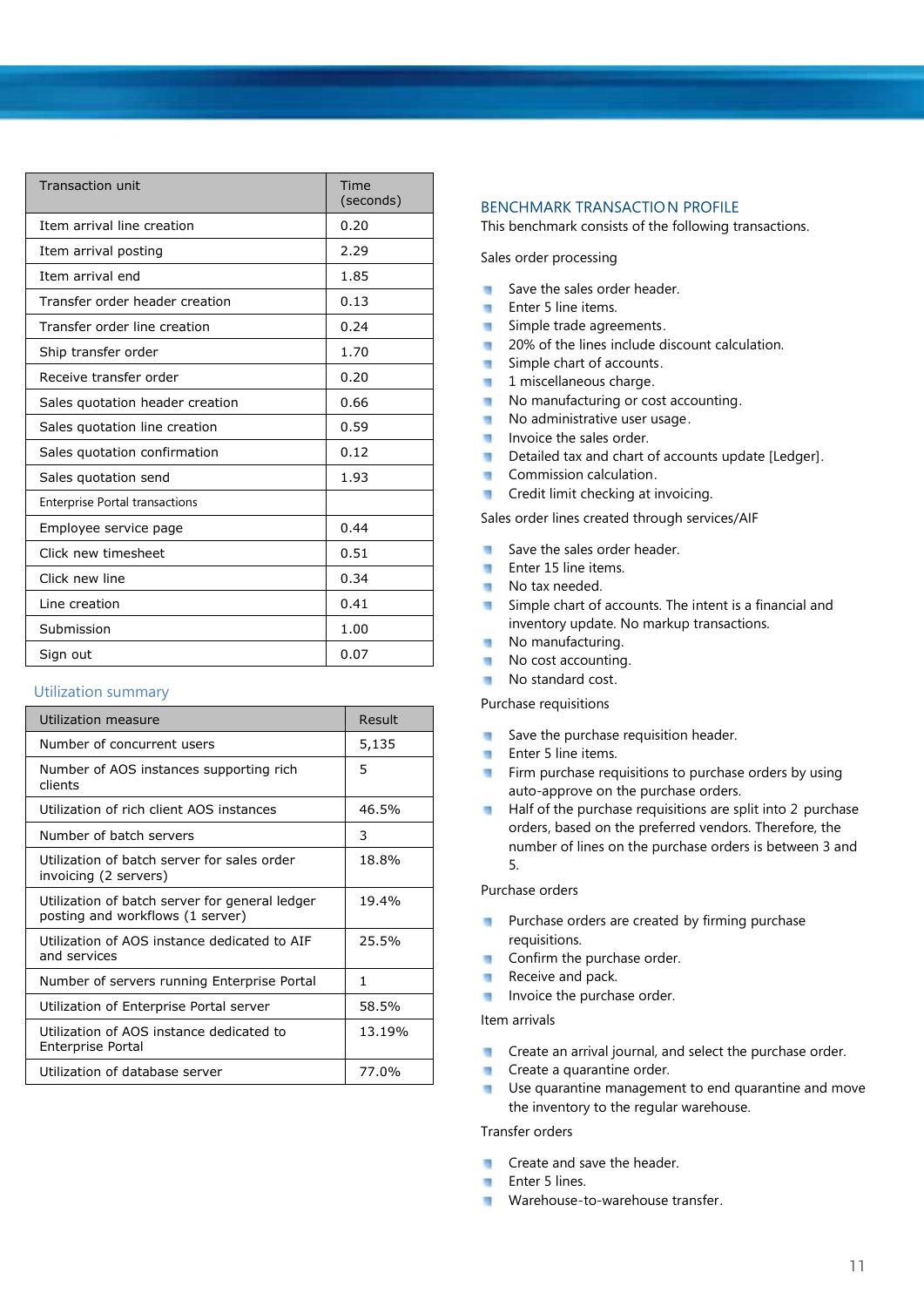#### Sales quotations

- ٠ Create the sales project quotation header.
- u Enter 10 lines.
- Send the sales quotation. ٠
- Confirm the sales quotation. п

#### Time entry

- Create a timecard with 6 lines. ٠
- Enter a project code, a category, and hours on each line. ٠
- Save and submit the timecard. п
- Approve the timecard by using workflow. п

#### General ledger

- 10-line entry with a simple chart of accounts. и
- Each journal consists of one voucher with 10 lines. 40% of п the lines contain sales tax and are spr ead across ledger accounts, bank accounts, and vendor and customer accounts.

The following table shows the user breakdown, as well as the overall transaction rate breakdown.

| Transaction                            | $Con-$<br>currency | Transactions<br>per hour per<br>user | Lines per<br>hour per<br>user |
|----------------------------------------|--------------------|--------------------------------------|-------------------------------|
| Sales orders                           | 2,820              | 16                                   | 90                            |
| Purchase<br>requisitions               | 95                 | 24                                   | 119                           |
| Purchase<br>orders                     | 95                 | 25                                   | 101                           |
| <b>Sales</b><br>quotations             | 210                | 14                                   | 149                           |
| Item arrivals                          | 410                | 21                                   | 121                           |
| Sales orders<br>created<br>through AIF | 84                 | 303                                  | 4,774                         |
| Expense<br>timecard entry              | 1,095              | 9                                    | 56                            |
| Transfer<br>orders                     | 410                | 23                                   | 239                           |
| General ledger                         | N/A                | 25,000                               | N/A                           |

#### BENCHMARK METHODOLOGY

Microsoft ® Visual Studio® 2010 Ultimate was used as a load driver to simulate three types of loads:

- Concurrent users through .NET Business Connector for  $\mathcal{L}_{\mathcal{A}}$ Microsoft Dynamics AX – A business transaction was simulated at an average rate of once every 6 minutes for each concurrent user.
- **Enterprise Portal users through .NET Business Connector** A business transaction was simulated at an average rate of once every 6 minutes for each concurrent user.
- Service and AIF calls to create sales orders. ٠

Measurements were recorded on the servers used for the benchmark and were measured when the concurrency reached a steady state. The steady state was maintained for a minimum of 60 minutes, with repeat runs that were within acceptable deviation for throughput and response times.



The following rules were followed for the benchmark:

- Benchmark runs had a minimum steady state of 1 hour. m
- The ramp-up duration was approximately 30 minutes. и

### HARDWARE LAYOUT AND CONFIGURATION

None of the servers were hyper-threaded.

#### AOS server specification

- 10 AOS servers, 8-12 cores, 16 GB of RAM
- 64-bit version of Microsoft Windows Server ® 2008 R2 Enterprise Edition – Or– 64-bit version of Windows Server 2008 Enterprise Edition with SP2

#### Enterprise Portal server specification

- 1 Internet Information Services (IIS) server, 8 cores, 16 GB of RAM
- 64-bit version of Windows Server 2008 R2 Enterprise ш Edition with SP2

#### Visual Studio Ultimate client specification

- 3 controllers, 14 agents ×
- 2–8 cores, 4–8 GB of RAM  $\overline{\phantom{a}}$
- 64-bit version of Windows Server 2008 Enterprise Edition with SP2
- **64-bit version of Visual Studio 2010 Ultimate**